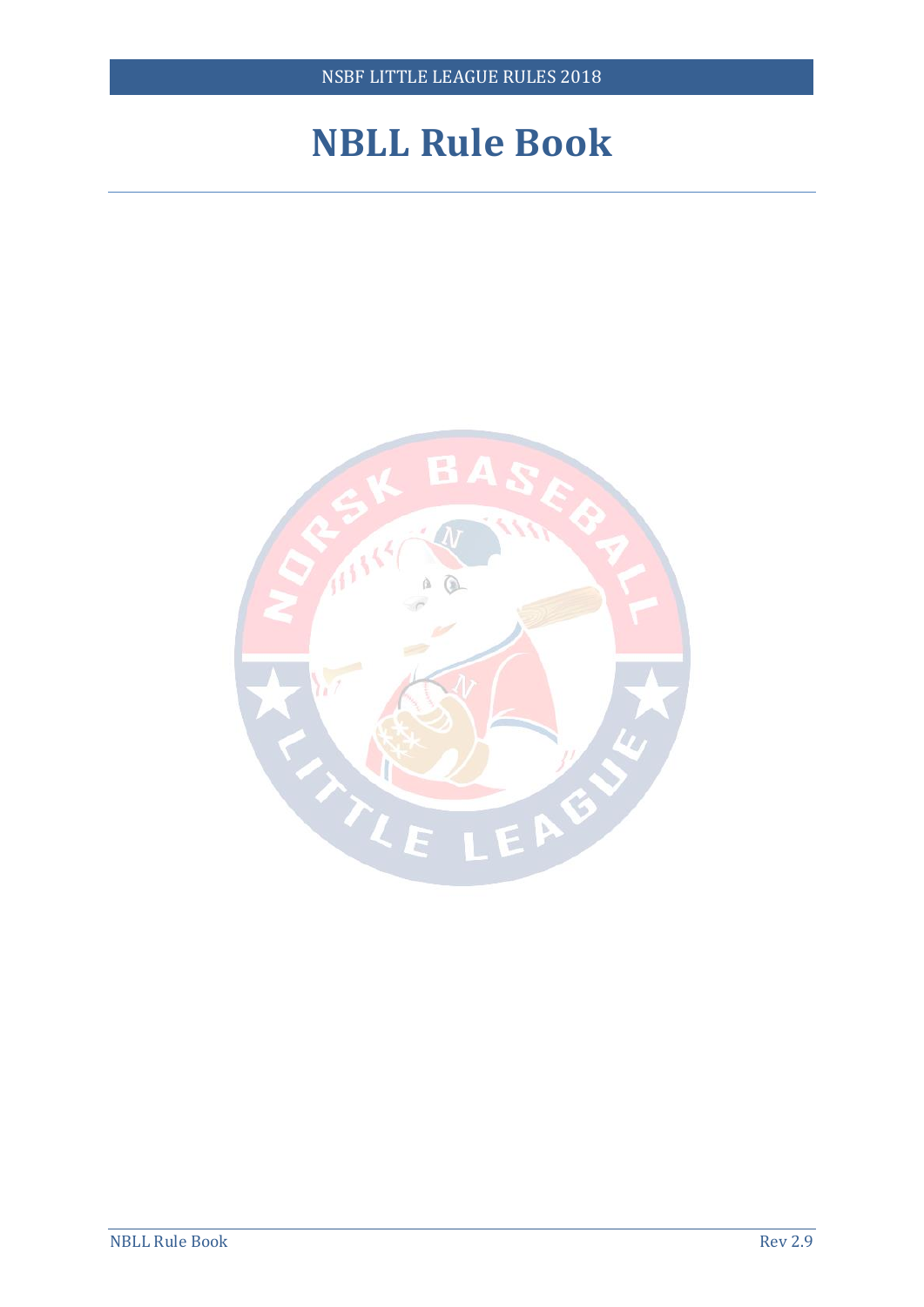# Table of Contents

|                         | 1 BATTING, OUTS, AND STRIKES                                    |                         |
|-------------------------|-----------------------------------------------------------------|-------------------------|
| 1.1                     | <b>OUTS</b>                                                     | $\mathbf{1}$            |
| 1.2                     | <b>STRIKES AND FOULS</b>                                        | $\mathbf{1}$            |
| 1.3                     | <b>THE STRIKE ZONE</b>                                          |                         |
| 1.4                     | <b>BALLS AND WALKS</b>                                          | $\frac{2}{2}$           |
|                         |                                                                 |                         |
| 2 <sub>1</sub>          | <b>RUNNING THE BASES</b>                                        |                         |
| 2.1                     | <b>OVER-RUNNING THE BASES</b>                                   |                         |
| 2.2                     | <b>TAGGING RUNNERS OUT</b>                                      |                         |
| 2.3                     | <b>FORCE(D)-OUT VS. TAG(GED)-OUT SITUATIONS</b>                 | $\frac{2}{2}$           |
|                         | 2.4 RULE CONCERNING RUNS SCORED WHEN 3RD OUT IS MADE            | 3                       |
|                         |                                                                 |                         |
| $\overline{3}$          | <b>RULES CONCERNING POP FLY BALLS</b>                           | 3                       |
|                         |                                                                 |                         |
| $\overline{\textbf{4}}$ | <b>STEALING BASES</b>                                           |                         |
|                         |                                                                 |                         |
| 4.1                     | <b>HEADFIRST SLIDES ARE PROHIBITED!!</b>                        | 4                       |
|                         |                                                                 |                         |
| $\overline{5}$          | <b>GAME RULES:</b>                                              | 4                       |
|                         |                                                                 |                         |
| 5.1                     | <b>NUMBER OF PLAYERS.</b>                                       | $\overline{\textbf{4}}$ |
| 5.2                     | THE "INFIELD FLY RULE" DOES APPLY.                              | 4                       |
| 5.3                     | NO LEAD-OFFS ARE ALLOWED.                                       | 4                       |
| 5.4                     | <b>BALKS</b>                                                    | 4                       |
| 5.5                     | <b>OVERTHROWN TO THE PITCHER</b>                                | 4                       |
| 5.6                     | THE UMPIRE'S JUDGMENT                                           | 4                       |
| 5.7                     | THE DROPPED 3RD STRIKE RULE DOES NOT APPLY.                     | 4                       |
|                         | 6 PITCHING RULES:                                               |                         |
|                         |                                                                 |                         |
|                         |                                                                 |                         |
| 6.1                     | PITCHERS WILL PITCH FROM 12 METERS.                             | 5                       |
| 6.2                     | <b>FACE MASK</b>                                                | 5                       |
| 6.3                     | <b>EACH PITCHER WILL BE ALLOWED 75 PITCHES PER DAY MAXIMUM.</b> | 5                       |
| 6.4                     | <b>PITCH COUNT REACHED.</b>                                     | 5                       |
| 6.5                     | <b>WHEN A PITCHER IS REPLACED IN A GAME</b>                     | 5                       |
| 6.6                     | NUMBER OF TRIPS TO THE MOUND.                                   | 5                       |
| 6.7                     | <b>HITTING BATTERS</b>                                          | 5                       |
| 6.8                     | <b>1-INNING BREAK</b>                                           | 5                       |
| $\overline{7}$          | <b>HITTING RULES:</b>                                           | 6                       |
|                         | <b>7.1 BATTING ORDER</b>                                        | 6                       |
|                         |                                                                 |                         |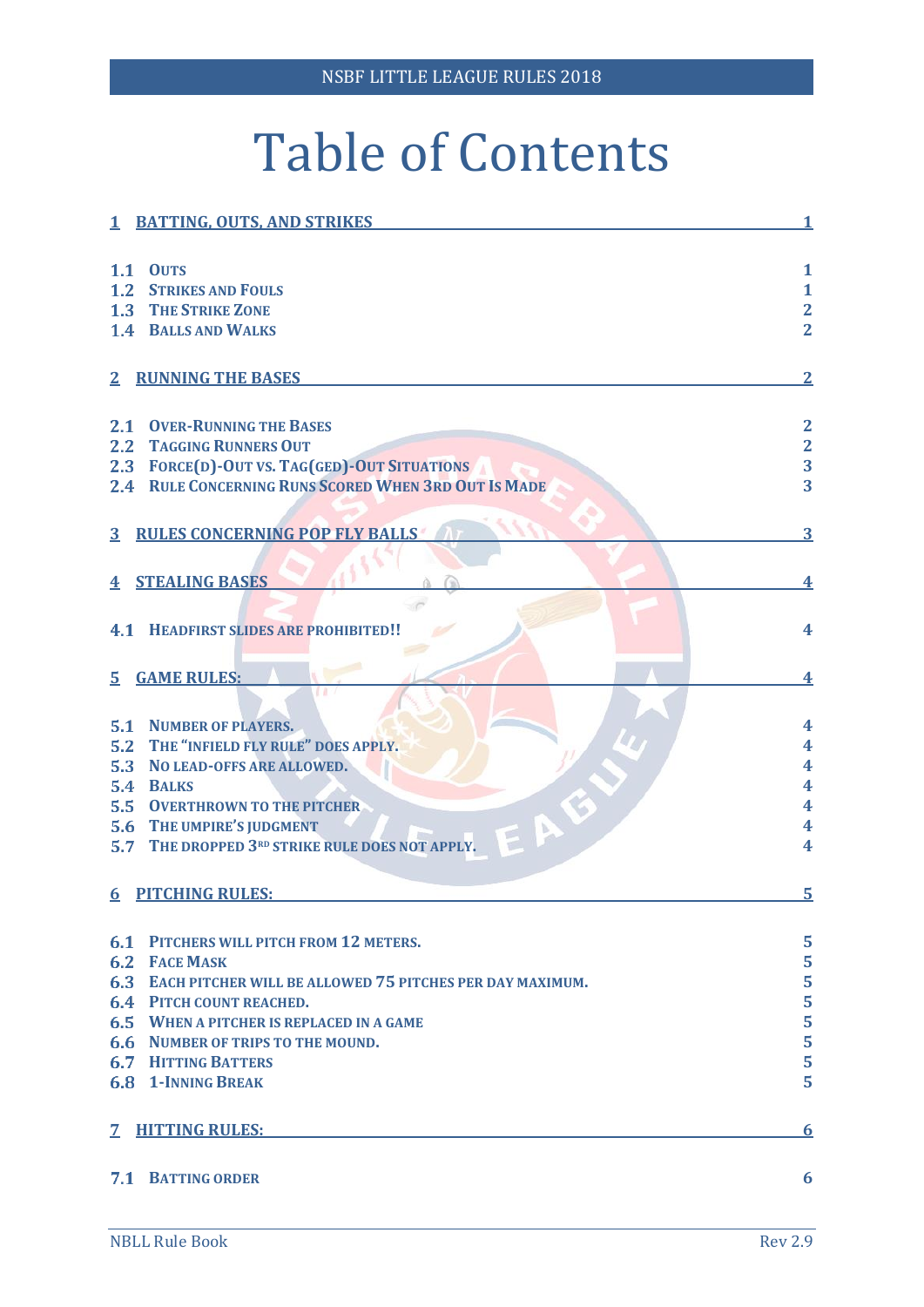#### NSBF LITTLE LEAGUE RULES 2018

| <b>MODIFIED HITTING RULES.</b><br>7.2 | $\boldsymbol{6}$ |
|---------------------------------------|------------------|
| 7.3<br><b>BUNTING</b>                 | $\boldsymbol{6}$ |
| 7.4 BAT SIZE                          | $\boldsymbol{6}$ |
|                                       |                  |
|                                       |                  |
| <b>8 AWARDING BASES</b>               | $\overline{7}$   |
|                                       |                  |
| 8.1<br><b>ONE-BASE AWARDS</b>         | $\overline{7}$   |
| 8.2<br><b>TWO-BASE AWARDS</b>         | 8                |
|                                       |                  |
|                                       |                  |
| 9 GENERAL:                            | 9                |
|                                       |                  |
|                                       |                  |
| <b>10 DEFINITION OF TERMS</b>         | <u>12</u>        |
|                                       |                  |
| 10.1 GLOSSARY                         | 12               |
| <b>10.2 DEFINITION OF TERMS</b>       | 13               |
|                                       |                  |
| 區<br>$\Delta$                         |                  |
| 11 ADDENDUM                           | 17               |
|                                       |                  |
|                                       |                  |
|                                       |                  |
|                                       |                  |
|                                       |                  |
|                                       |                  |
|                                       |                  |
|                                       |                  |
|                                       |                  |
|                                       |                  |
|                                       |                  |
|                                       |                  |
|                                       |                  |
|                                       |                  |
|                                       |                  |
| EAEL                                  |                  |
| TI                                    |                  |
|                                       |                  |
|                                       |                  |
|                                       |                  |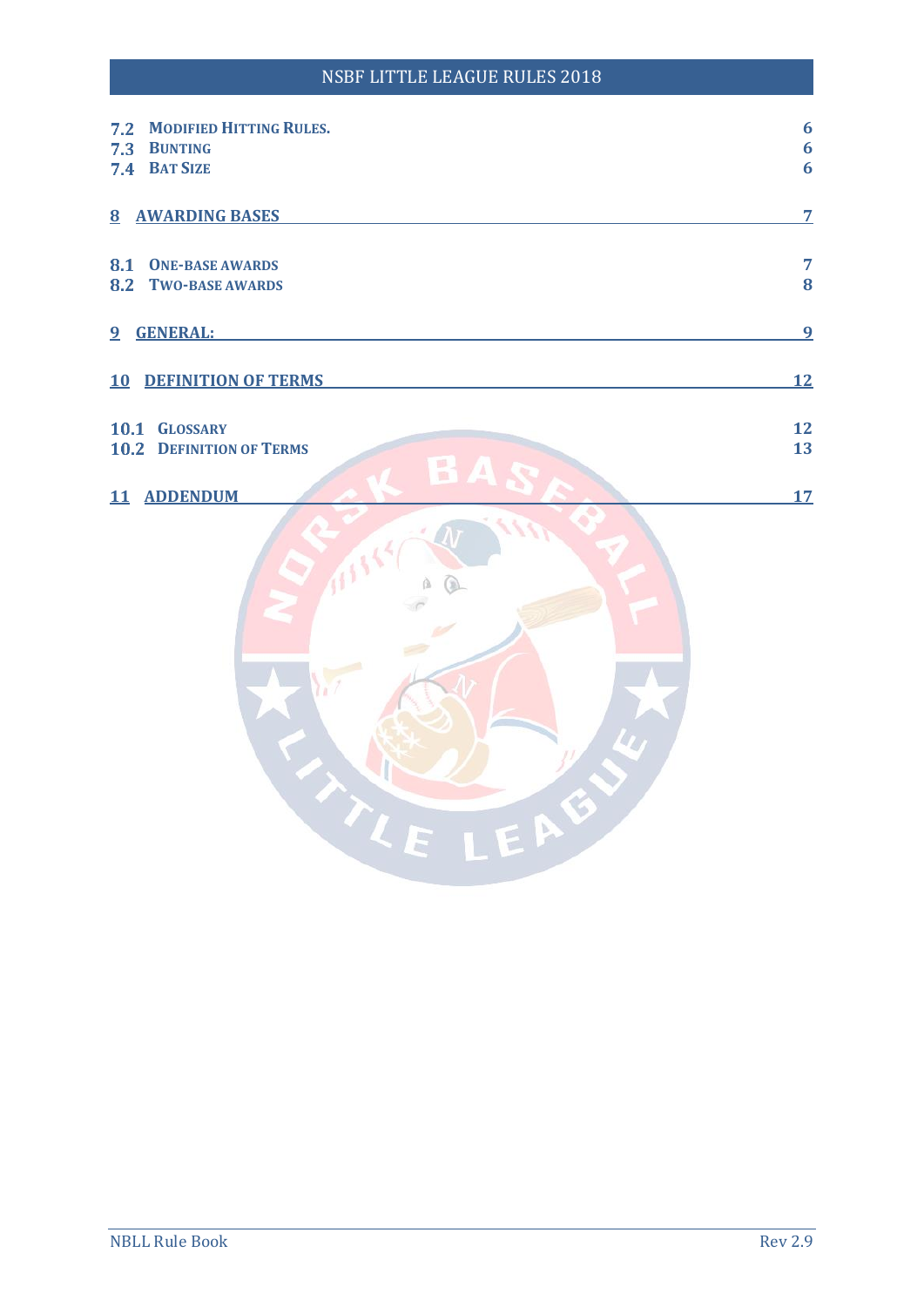## **Basic Little League Baseball Rules**

For young players and parents unfamiliar with the rules of baseball, here are the basic rules:

## <span id="page-3-0"></span>**1 Batting, Outs, and Strikes**

A youth baseball game usually consists of 6 innings. In each inning, each team will pitch and field while the other team bats. When the batting team gets 3 outs, the other team get to bat.

#### <span id="page-3-1"></span>1.1 Outs

A batter is out when any of the following occur:

- They get 3 strikes
- They hit a ball that is caught before the ball hits the ground
- The ball is thrown to the first-baseman and the first-baseman touches the base with their foot while the ball is in their glove or hand.
- Any member of the fielding team tags the batter with the ball or the glove containing the ball before they get safely to 1st base.
- Any member of the fielding team tags the batter with the ball or the glove containing the ball when the batter is on their way to 2nd base, 3rd base, or home.

Any base-runner is out if any of the following occur:

- The base runner is forced out before arriving at the next base. (See Force Out vs. Tag Out below)
- The base runner is tagged out while off base.
- <span id="page-3-2"></span>1.2 Strikes and Fouls

A batter may get a strike in 3 different ways:

- A swing and a miss at a ball
- A ball thrown into the strike zone that is not swung at but called a strike by the umpire
- A ball hit "foul".

A "foul" ball is one that is hit so it rolls to the outside of the line from home plate to 1st base or outside the line from home plate to 3rd base. A ball that is hit within the two lines previously described is a "fair" ball. A batter never receives a 3rd and final strike for hitting a foul ball. If foul balls are hit after 2 strikes are obtained, the batter keeps batting. The exception is that if a foul hit ball (or fair ball) is caught before it strikes the ground, the batter is out.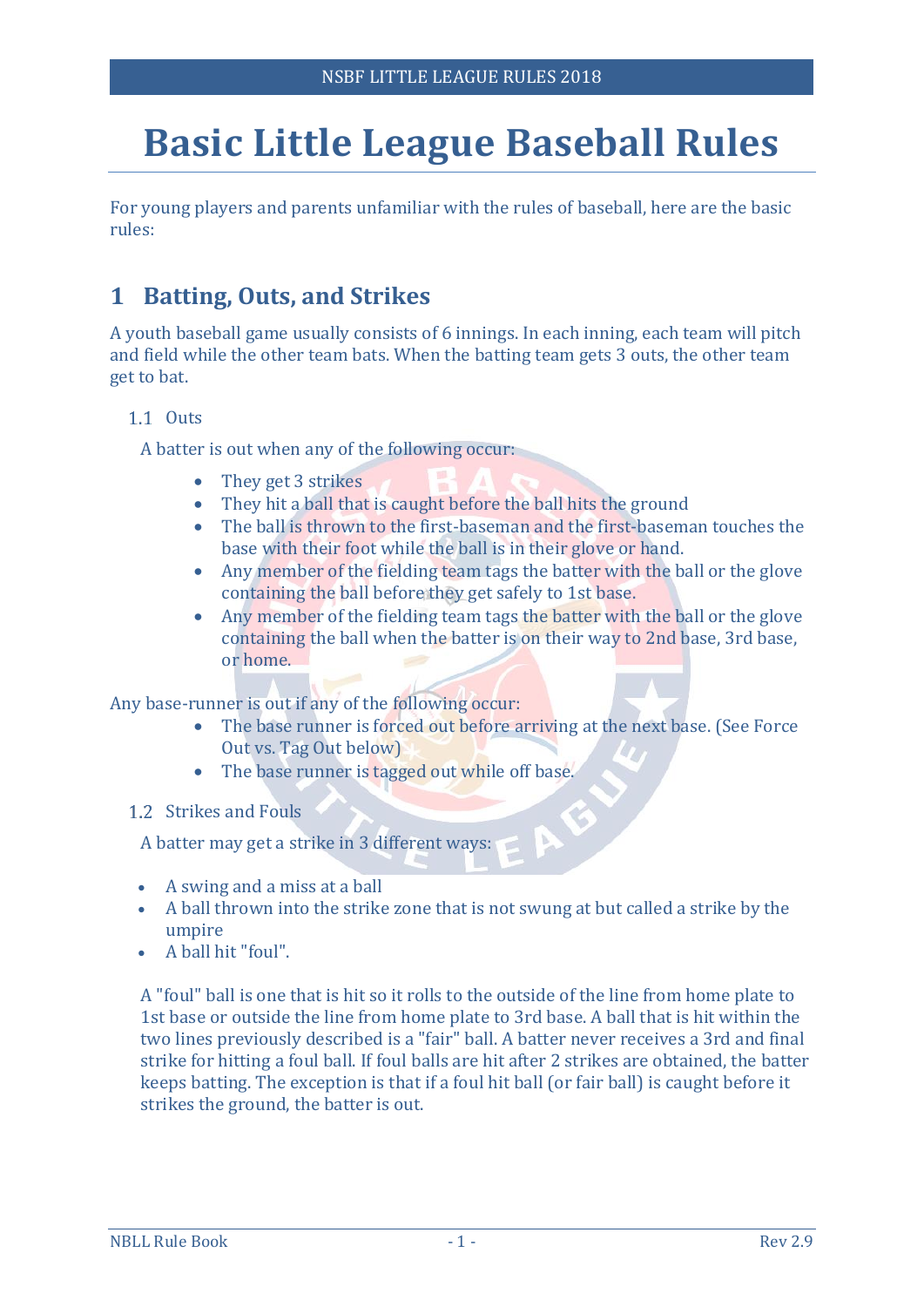<span id="page-4-0"></span>1.3 The Strike Zone

The strike zone is approximately the width of the home plate (or a little wider) and has height from about the knees to the shoulders of the batter. This zone will vary slightly among leagues and umpires. As mentioned in the previous paragraph, if the pitched ball is within the strike zone and the batter does not swing, the umpire will call a strike.

<span id="page-4-1"></span>1.4 Balls and Walks

If the pitcher pitches to an area outside the "strike zone", and when the batter does not attempt to hit the ball, this is called a "ball" by the umpire. If the batter is awarded 4 balls before striking out or getting out in any other way, they will be given a "walk". In a walk, the batter is allowed to safely proceed to first base.

## <span id="page-4-2"></span>**2 Running the Bases**

After a batter hits a fair ball, they will attempt to do one of the following:

- Run to 1st base only.
- Run to 1st base then 2nd base (called a double).
- Continue past 2nd base and run to 3rd base (called a triple).
- Continue past 3rd base to home plate (called a home run).

In addition, any previous batters that are on one of the bases may advance to the next base(s) and finally home. A run is scored for each player of the batting team successfully reaching home plate.

#### <span id="page-4-3"></span>2.1 Over-Running the Bases

After a fair ball is hit, the batter proceeds to run to first base. If the batter is only going to run to first base, they are allowed to overrun the first base and are "safe" if they touch base before the first-baseman catches the ball while standing on base. The batter is still safe even if they are off base, provided they run straight past the first base and turn to their right. If the batter, however, tags first base and rounds the corner to 2nd base, they may be tagged out if they are not successful! Also, players running from 1st to 2nd or 2nd to 3rd base may always be tagged out if they overrun the base and the 2nd or 3rd baseman tags them. So in summary, overrunning a base without danger of being tagged out is only allowed for a batter running straight past first base.

<span id="page-4-4"></span>2.2 Tagging Runners Out

Any player of the fielding team may tag any runner out by touching the player with the ball in hand or the glove containing the ball provided the runner is off base with exception of the first base over-run covered in the previous paragraph.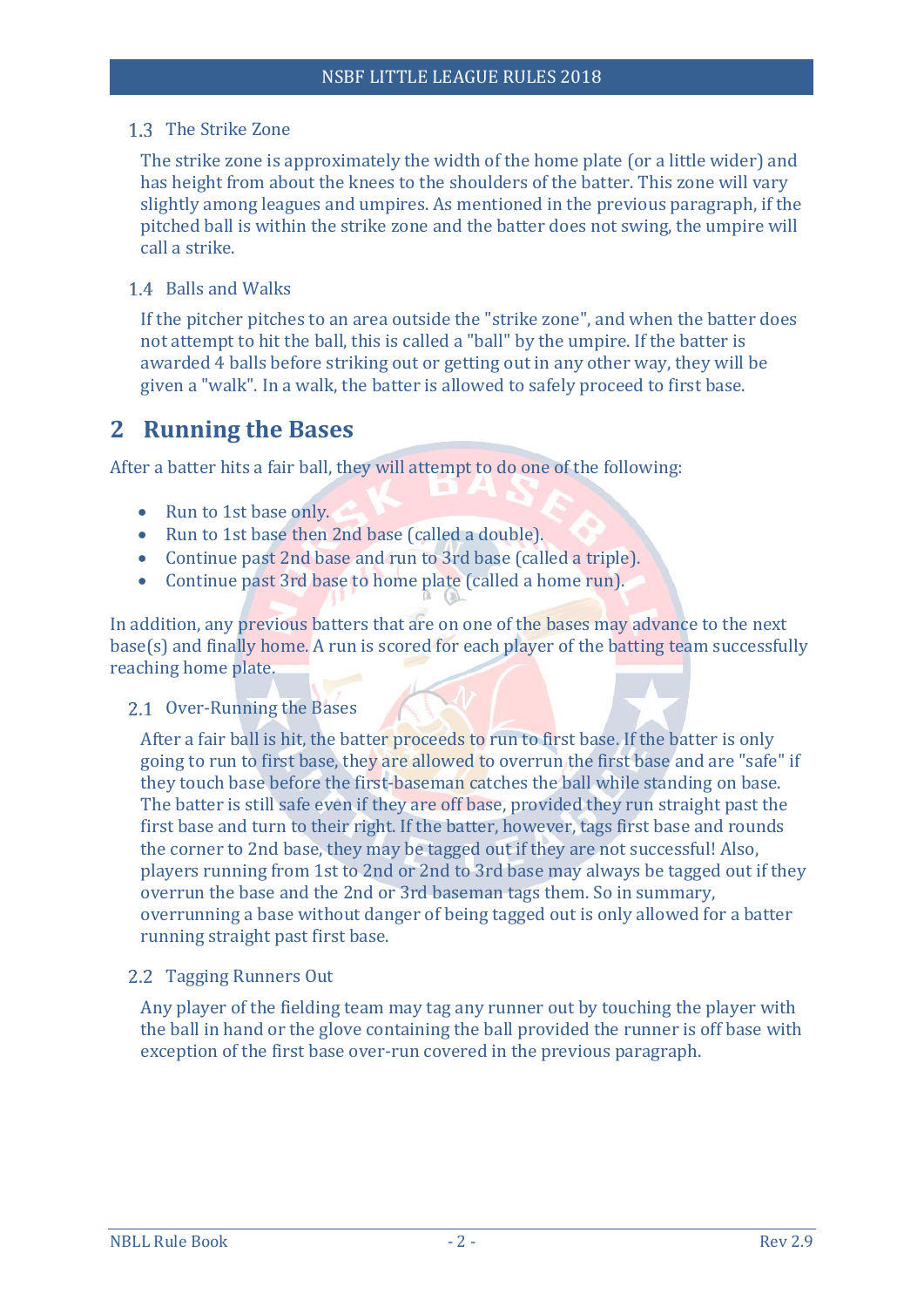#### <span id="page-5-0"></span>2.3 Force(d)-Out vs. Tag(ged)-Out Situations

Two runners of the batting team can't occupy a base at the same time. This means that if there is a runner at 1st base and the next batter hits a fair ball, this runner on 1st must advance to at least 2nd base. This is known as a "force out at 2nd" situation. If this is the case, the second baseman only has to tag the base before the runner arrives, rather than tag the runner. If the second baseman has enough time, they may even throw to first base to get the hitter out as well - if successful, this is known as a "double play". In a "bases loaded" situation with runners at each base, a force out is possible at 1st base, 2nd base, 3rd base, or home since all of the runners and batters are *forced* to advance to the next base. On the other hand, if a runner is already at 2nd base with 3rd base empty and the ball is hit, the 2nd base runner trying to reach 3rd may only be tagged out by actually tagging with the ball (as opposed to simply tagging base). This last case is a "tag(ged) out" situation. In summary, if a runner is forced to advance, a force out is possible. If a runner is not forced to advance, they must be tagged out. A force-out on the batter is always possible at first base.

#### <span id="page-5-1"></span>2.4 Rule Concerning Runs Scored When 3rd Out Is Made

All runs scored before the 3rd out is actually made will count if the third out occurs in a tag-out situation. For example, if there are two outs and runners at 2nd and 3rd and the batter hits a ball that results in the 2nd base runner being tagged out at 3rd for the 3rd out yet the 3rd base runner made it home *before* the actual out was made, the run would count. If on the other hand, the runner made it home after the 3rd out was *actually* made, the run would not count. If the 3rd out occurred on a force-out situation, the run at home would not count, even if it was achieved before the 3rd out was made.

## <span id="page-5-2"></span>**3 Rules Concerning Pop Fly Balls**

A "pop fly ball" is a ball hit into the air so a fielder can catch it before it hits the ground. If a pop fly is caught before it hits the ground, the batter is automatically out. In addition, any runners that start to advance to another base *before* the ball is caught are out if the ball is thrown back to the baseman and the baseman tags the base with his/her foot before the runner returns back to base. For example, a pop fly is hit. While the fly ball is in the air, a runner on 2nd base advances to 3rd. The ball is caught and thrown back to the 2nd baseman and he/she tags base before the runner can get back on base. The runner would be out. A runner may "tag up", however, and then safely run to the next base. "Tagging up" means the runner waits until *after* the fair-hit pop-fly ball is caught and then runs to the next base. So, if our 2nd base runner had waits until the ball is caught before proceeding to 3rd base, the runner would be safe, provided they did not get tagged out at 3rd base.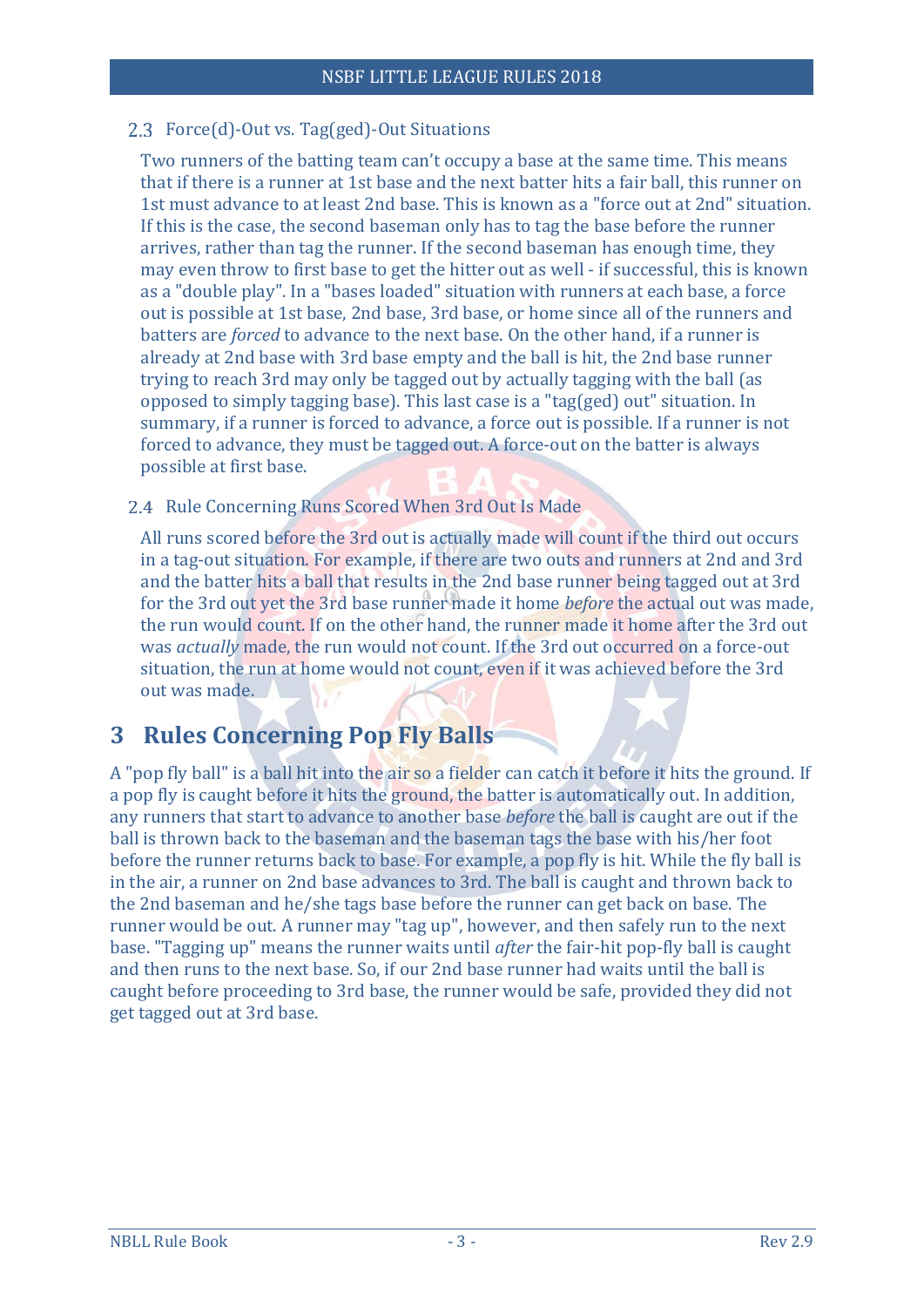## <span id="page-6-0"></span>**4 Stealing Bases**

For NBLL stealing bases is allowed.

An existing runner may run to the next base after the pitch/ball reaches the strike zone. This is known as a steal.

The pitching team may try to tag this runner out. This is a **tag(ged)-out** situation. *Note that a runner may not steal on a ball hit foul, in this case the stealing runner is allowed to safely return to the original base.*

<span id="page-6-1"></span>4.1 Headfirst slides are prohibited!!

## <span id="page-6-2"></span>**5 Game Rules:**

<span id="page-6-3"></span>5.1 Number of players.

Each team will field 9 defensive players: 1 pitcher, 1 catcher, 4 infielders, and 3 outfielders (positioned in the outfield grass).

<span id="page-6-4"></span>5.2 The "infield fly rule" does apply.

If there are runners on first and second, or first, second and third with less than two out, there is an infield fly possibility.

If the batter then hits a fair fly ball (not a line drive or bunt) that COULD be caught by a defensive player stationed in the infield with ORDINARY EFFORT, an Infield Fly should be called. Keep in mind, "ordinary effort" can be very different between a 9 year-old and an 18-year-old.

#### <span id="page-6-5"></span>5.3 No lead-offs are allowed.

The runners cannot leave the base until the pitcher releases the ball to the catcher. If the runner leaves prior to the pitcher releasing the ball, the runner gets a warning and must return to the previous base.

<span id="page-6-6"></span>5.4 Balks

No balks are called at this age level.

<span id="page-6-7"></span>5.5 Overthrown to the pitcher

Runners may advance to the next base at their own risk if a ball is overthrown to the pitcher

EAB

<span id="page-6-8"></span>5.6 The umpire's judgment

At the umpire's judgment, a runner is out when the runner does not attempt to avoid contact with a fielder that is making the play at the base. Headfirst slides are only permitted when retreating to a base. If a player headfirst slides attempting to advance into a base, they are out.

<span id="page-6-9"></span>5.7 The dropped  $3<sup>rd</sup>$  strike rule does not apply.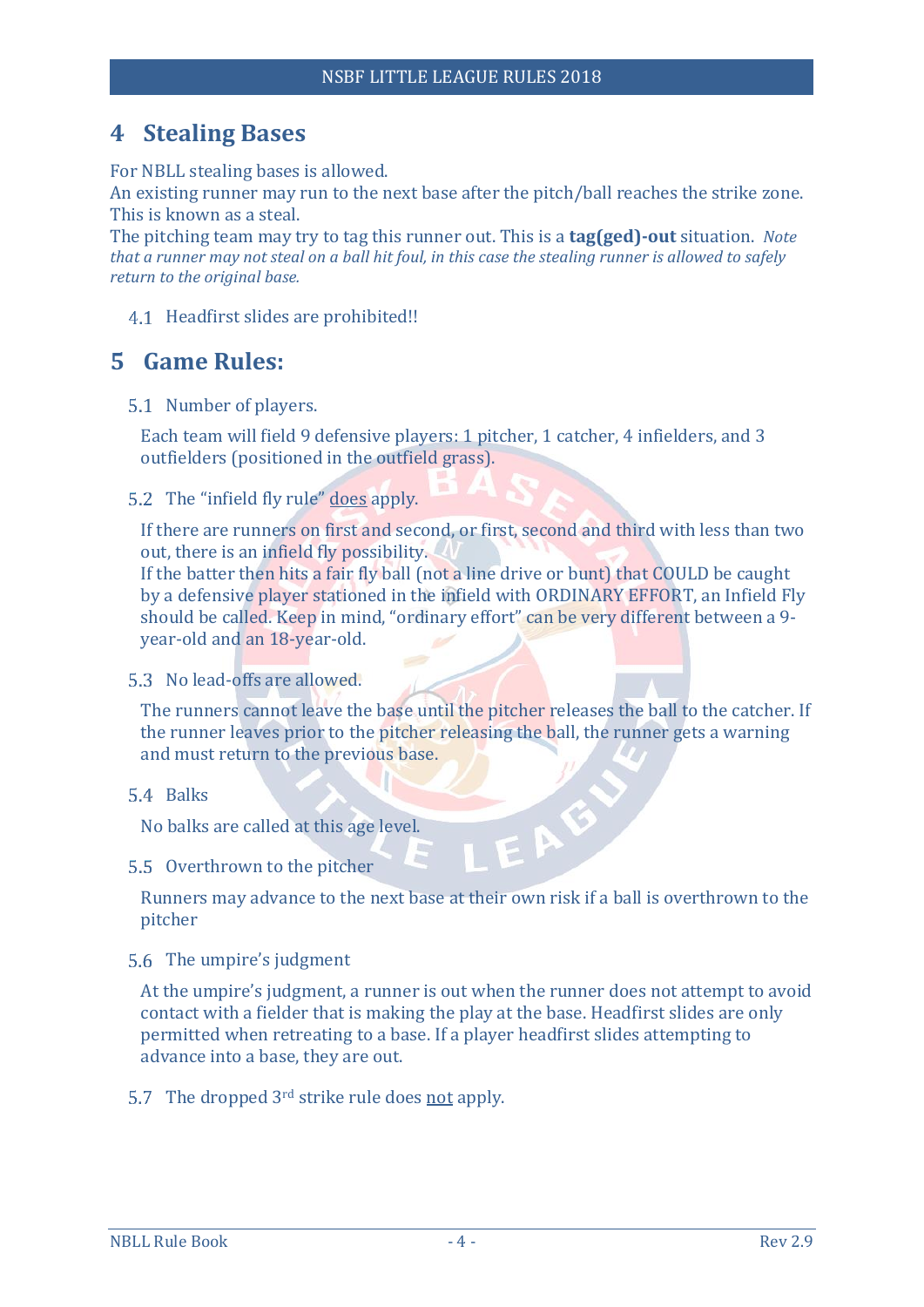### <span id="page-7-0"></span>**6 Pitching Rules:**

<span id="page-7-1"></span>6.1 Pitchers will pitch from 12 meters.

(this is debatable)

<span id="page-7-2"></span>Face Mask

Wearing a youth Pitcher/Fielders Face Mask is mandatory for every pitcher! For (in)field players this is optional.

- <span id="page-7-3"></span>Each pitcher will be allowed 75 pitches per day maximum.
	- 1. If a player pitches 1-20 pitches in a day, no (0) calendar day of rest is required.
	- 2. If a player pitches 21 35 pitches in a day, one (1) calendar days of rest must be observed.
	- 3. If a player pitches 36 50 pitches in a day, two (2) calendar days of rest must be observed.
	- 4. If a player pitches 51 65 pitches in a day, three (3) calendar days of rest must be observed.
	- 5. If a player pitches 66 or more pitches in a day, four (4) calendar days of rest must be observed.
- <span id="page-7-4"></span>Pitch count reached.

If the pitcher reaches the pitch count, the pitcher may finish pitching to that batter.

<span id="page-7-5"></span>When a pitcher is replaced in a game

He/she cannot re-enter the game as a pitcher, even if he stays on the field.

<span id="page-7-6"></span>6.6 Number of trips to the mound.

A pitcher must be replaced on the 3rd trip to the mound in an inning. A pitcher must be replaced on the 4th trip to the mound for that same pitcher even if they are in different innings. A "trip to the mound" is defined as: any conversation or action between the coach and pitcher that delays the flow of the game, except for injury, as determined by the umpire.

#### <span id="page-7-7"></span>6.7 Hitting Batters

A pitcher must be removed from pitching if he hits 3 batters in an inning or 5 batters during the same game.

<span id="page-7-8"></span>1-Inning Break

No player may catch or pitch without a 1-inning break between these assignments. The player may play other positions during this break, but he may not move from pitching directly to catching or vice-verse.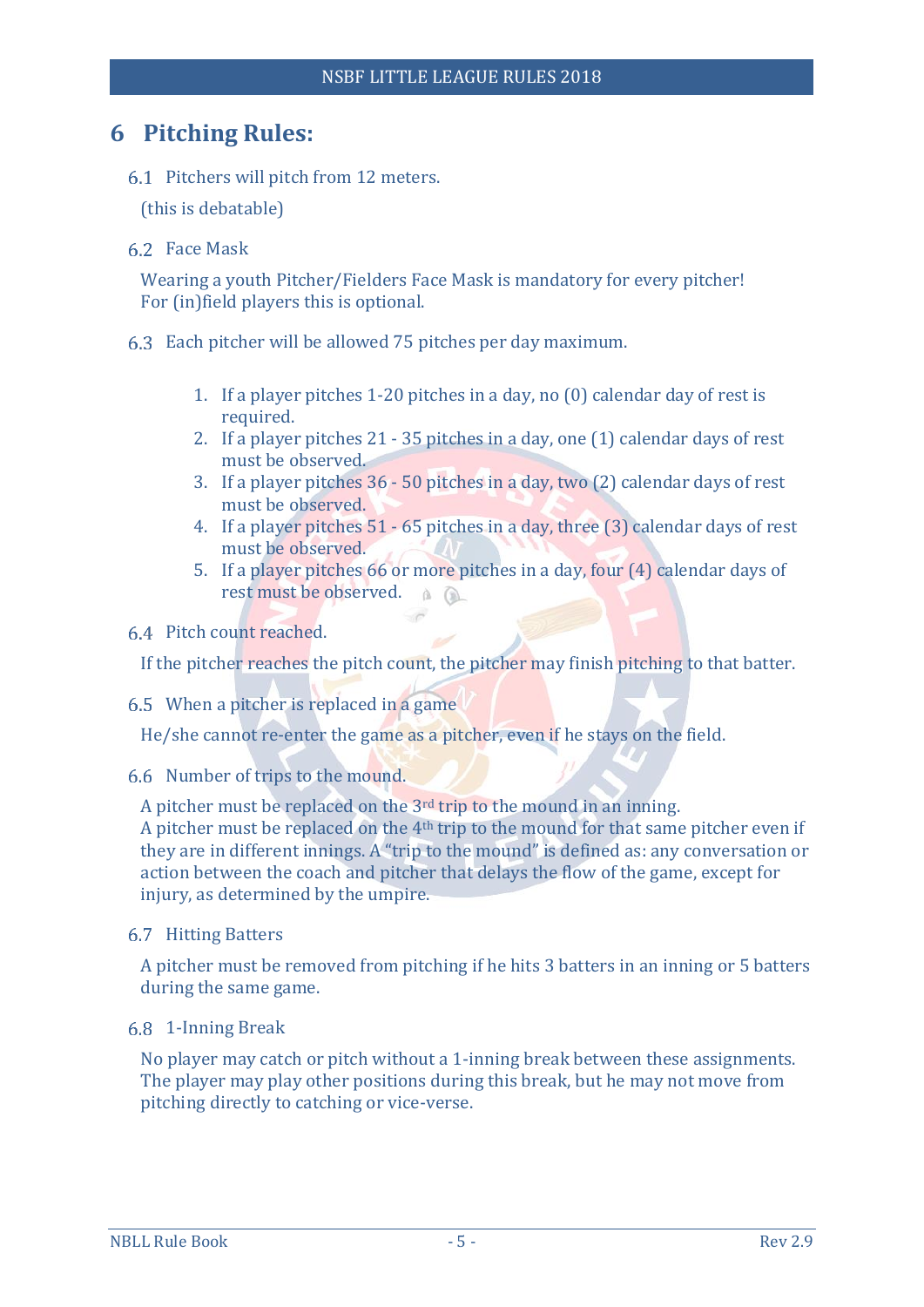## <span id="page-8-0"></span>**7 Hitting Rules:**

<span id="page-8-1"></span>7.1 Batting order

Coaches and umpires shall make every attempt to ensure proper batting order.

<span id="page-8-2"></span>7.2 Modified Hitting Rules.

Due to the difference in skill level of the players we added an option for Hitting. Players with a letter **P** in front of their name will receive a regular pitched ball (Pitcher to Hitter)

Players with a letter **S** in front of their name will receive a side-tossed ball which will be tossed by the umpire. Coaches have to make sure the letter P and S are clearly noted on the line-up card. If the side-toss rule is in play with runners on base the runners are NOT allowed to steal.

EAB

During the game players can **NOT** switch from side-toss to live pitching or vice versa.

<span id="page-8-3"></span>7.3 Bunting

Bunting **is** allowed.

<span id="page-8-4"></span>7.4 Bat Size

The maximum bat size is 2 1/4 inch barrel.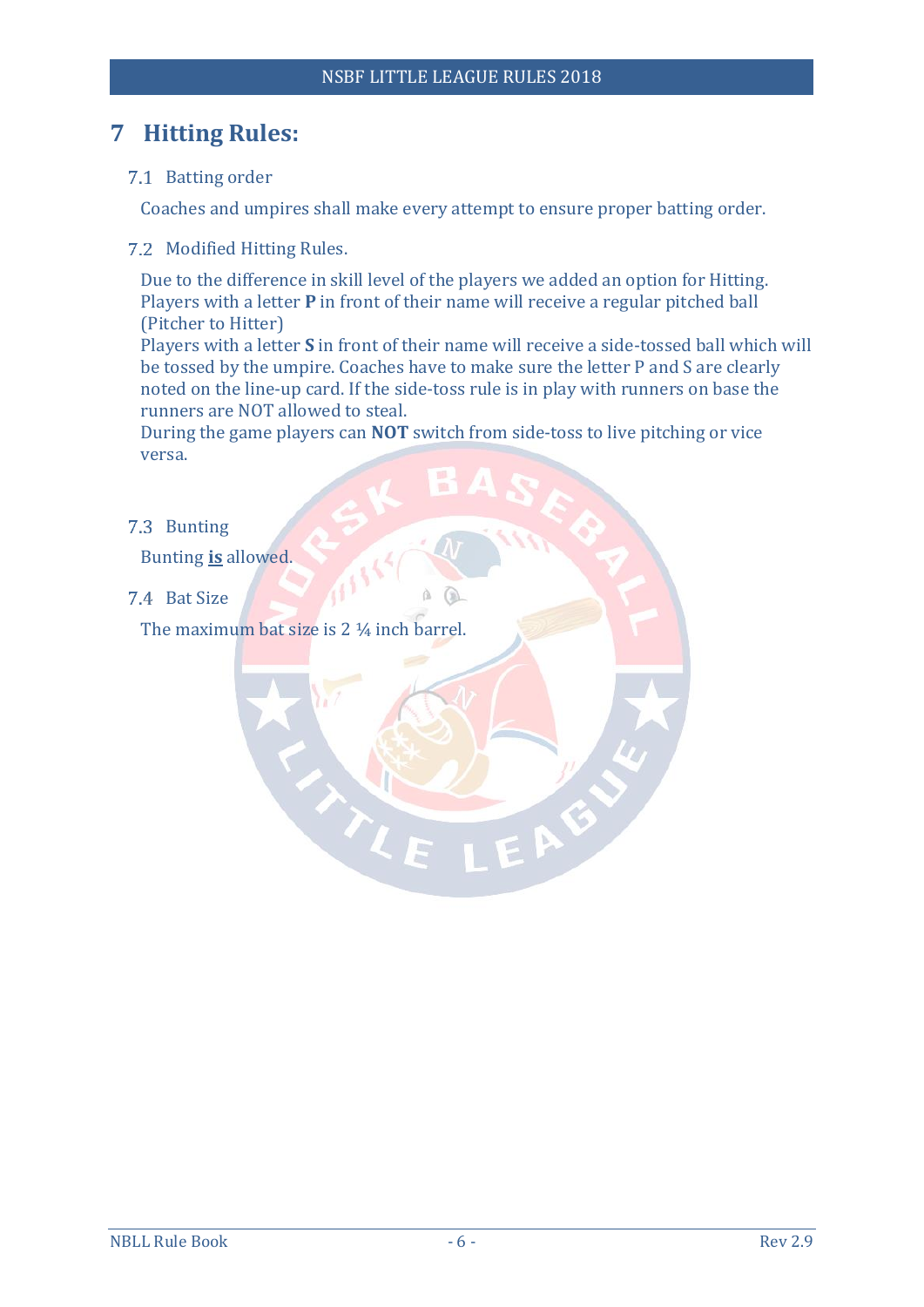### <span id="page-9-0"></span>**8 Awarding Bases**

#### <span id="page-9-1"></span>8.1 One-base awards

- 1. Base on balls [ Definitions. A base on balls is a live ball award. The batter is protected while advancing to first base, and runners who are forced to advance are also protected. However, because the ball is live, the batterrunner and other runners may advance beyond the base to which they are protected, but only at the their own risk. Once a runner advances beyond the base to which they are protected, they are liable to be put out, even if they're trying to return to the base to which they were protected.
- 2. Batter hit by pitch. Batter hit by pitch (HBP) is a dead ball award. Runners on base advance only if forced. Be sure that you're familiar with the exceptions to the HBP base award, which we discuss at length in the article Batter Touched by Live Ball. Because the ball is dead, a runner may not advance beyond the base they were awarded, or to which they were forced.
- 3. The pitcher balks. A balk can occur only when there are runners on base. On a balk, all runners are awarded one base. The pitch does not count, so no ball or strike applies, and the batter remains at the plate.
- 4. A pitch goes out of play, or an overthrow by the pitcher (while on the rubber) goes out of play. It may seem hard to picture a pitch so wild that it goes out of play, but here's how it typically happens: A wild pitch or passed ball deflects off the catcher or umpire and goes into the dugout. The umpire calls Dead ball. All runners advance one base. The batter stays at the plate (unless it was ball four, of course, or a swinging strike three).
- 5. The other portion of the rule (where the pitcher throws the ball out of play) is more common: The pitcher makes a pick-off throw to first base while engaged to the rubber and throws wild out of paly. You see this on little league fields that are not fully enclosed. (Note that if the pitcher has disengaged the rubber before throwing the ball out of play, the award is two bases, not one, because he has committed the error as a defensive fielder, not as a pitcher.
- 6. Fair batted ball strikes a base runner or umpire before passing infielder. A base runner who is touched by a fair batted ball is out for interference (and the ball is dead), but the batter himself is awarded first base. If other runners are on base, they advance if forced – unless, of course, the interference causes the third out. In the case of an umpire who is hit by a fair batted ball (again, before the ball passes an infielder), you have umpire interference, which is handled differently. There is no out (obviously), the batter is awarded first base, and other runners advance if forced.
- 7. A fielder, after catching a fly ball, falls into dead-ball territory. In this scenario, a fielder having made a legal catch while in live-ball territory, is carried into dead-ball territory, where he then falls, or falls over a fence or railing into dead-ball territory. The ball is dead and all base runners advance one base. However, the catch is good and the out stands, so long as the catch was made before the player stepped or fell into dead-ball territory.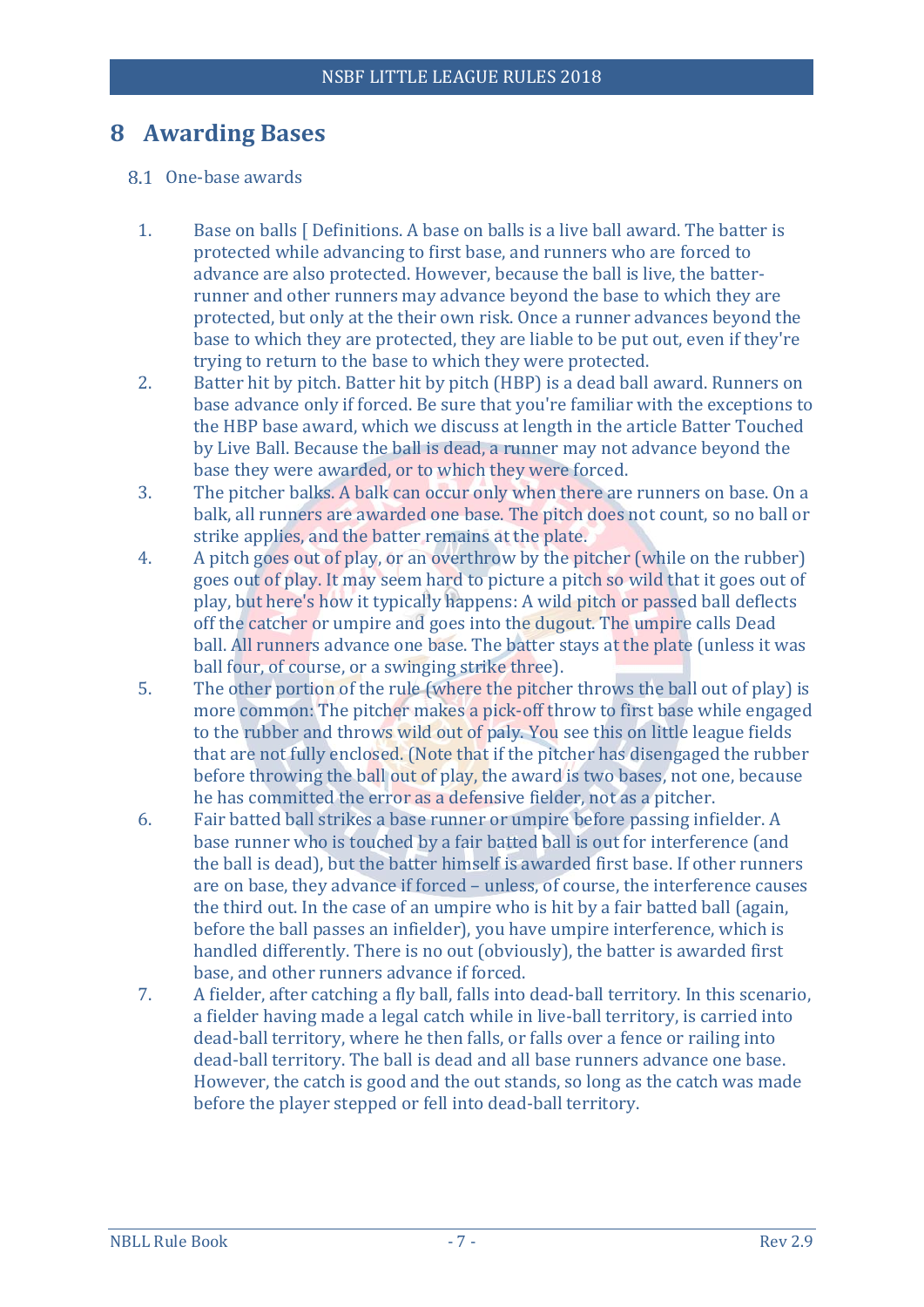#### <span id="page-10-0"></span>8.2 Two-base awards

#### *Ball overthrown out of play.*

We're talking about a thrown ball going out of play.

This is a very common scenario on little league fields that aren't fully enclosed. Except for base-on-balls, this is probably the base-award situation you'll deal with most often. It's also the one that most often causes arguments because most coaches (and umpires, too) and players do not fully understand the nuances.

- 1. Let's start with the pitcher. When the pitcher steps off (disengages) the pitching rubber, he is no longer a pitcher, but is now simply another fielder. That's an important distinction. So if he steps off the rubber and throws wild out of play (on a pickoff attempt, for example), instead of a one-base award, the award is now two bases for all runners. The ball is dead, of course. Important, too, is that the award is from where the base runners were at the Time Of the Pitch (TOP). There's more to come about TOP vs. time of throw (TOT).
- *2.* First throw from the infield. This is the most common scenario that you'll see, a batted ball to an infielder (F6, for example) who then throws wild to first base and the ball goes out of play. The instant the ball goes out of play call "Time" (dead ball) and award all runners, including the batter-runner, two bases from the time of the pitch (TOP). This places the batter-runner on second base; any runner whose TOP base was second or third will score. *There's one wrinkle that you need to keep in mind. "If all runners, including the batter-runner, have advanced at least one base when an infielder makes a wild throw" then the award is two bases from the Time Of the Throw (TOT) instead of TOP. Seems simple enough, doesn't it? But here's the rub. You (all umpires) must see the release at the same time you have clear awareness of runner positions. Not an easy task, but fortunately this is a pretty rare case.*
- 3. Second throw from the infield. On the second throw from the infield (for example, on the back end of a double play), if the throw goes out of play the award is two bases from the time of the throw (TOT), not TOP. Again, this requires that you (1) be aware of the release of the throw (an absolute necessity in all circumstances), and (2) that you're aware of runner positions at the time of the throw. Note that this would also apply to the third (or more) throw from the infield.
- 4. All throws from the outfield. All throws from the outfield that go out of play are treated the same as second throw from the infield. That is, the ball is dead and all runners, including the batter-runner, are awarded two bases from the time of the throw.

There is a lot to digest on the overthrow out of play scenario and because of this coaches and players simply need to learn it and perhaps incorporate into their training sessions.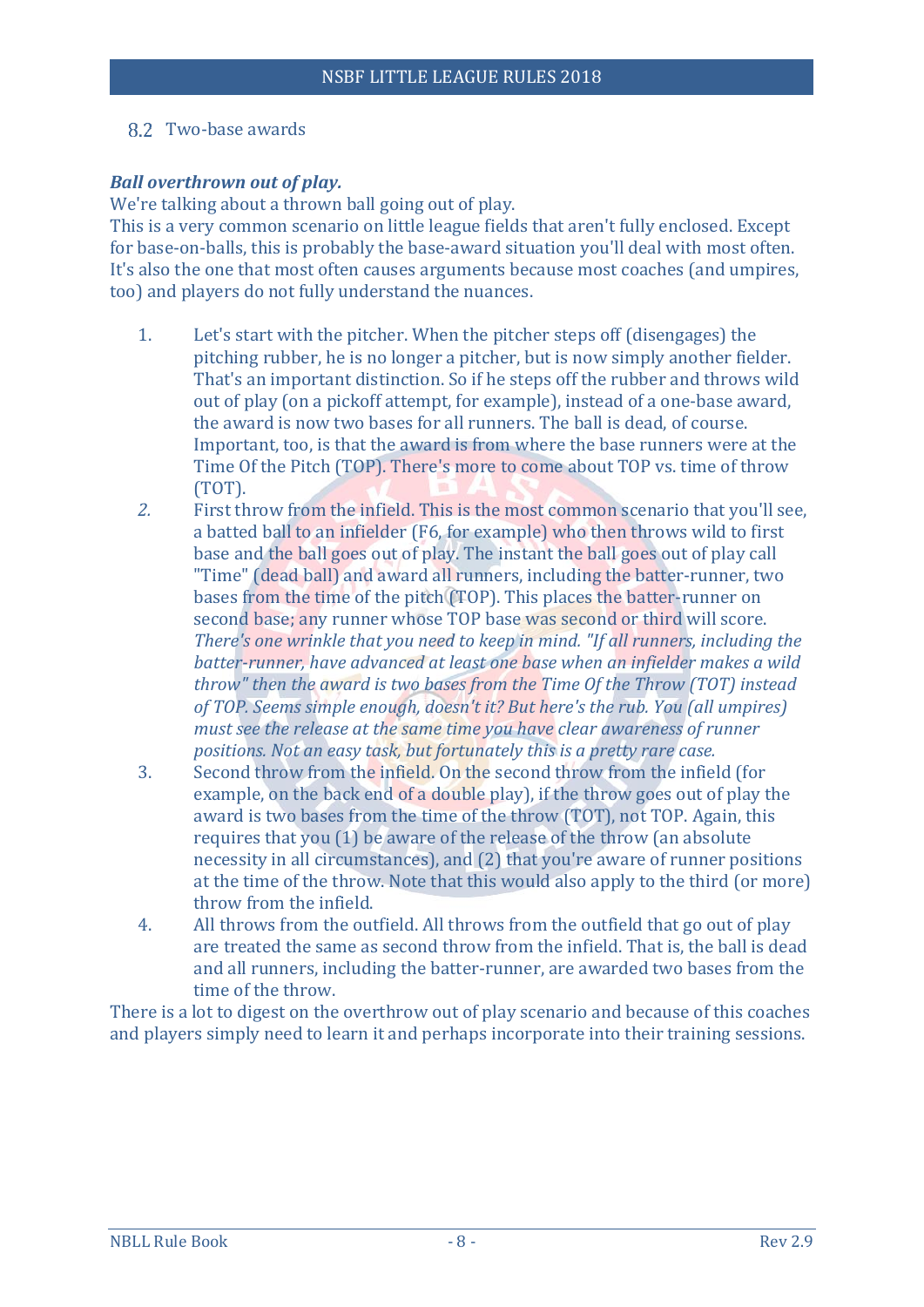## <span id="page-11-0"></span>**9 General:**

- 1 The overall purpose of this league is to provide age-appropriate, competitive baseball, which will be enjoyable for all involved. We expect that the players, coaches, parents, and fans will conduct themselves with that purpose in mind.
- 2 All judgment calls by an umpire may not be protested or argued. Umpires have the final say.
- 3 Rules interpretation may be discussed as soon as the dispute arises. The umpire and the Head Coaches will resolve the dispute before play resumes. Only the Head coach will address the umpire if a question arises. The Officer of the Day will get involved if necessary. All decisions are final.
- 4 Coaches are responsible for the behavior of the team. No arguing or poor sportsmanship from players or coaches will be tolerated. Violations of this rule will result in ejection from the game and the ballpark. Parental behavior will be addressed by the officer of the day.
- 5 For good cause, a 10-minute grace period will be extended after the scheduled start of the game. If, after this period of time has expired and a team has not shown itself ready to play, the game will be forfeited.
- 6 The minimum number of players to start and finish a game is 8. If a team only has 8 players then there will be an automatic out in the 9<sup>th</sup> batting position.
- 7 A complete game will consist of 6 innings except in the case of inclement weather or reaching the time limit. In the event of inclement weather, 3 complete innings will be considered a complete game. The umpire will have the final determination when and if a new inning will begin. The umpire will give the official start time to the Home scorebook keeper. The Home Scorebook will serve as the official book of record. If a game is suspended in the middle of an inning due to weather or darkness and has gone at least 3 complete innings, then the final result of that game will revert back to the previous full inning played.
- 8 Games will consist of 6 innings or a time limit. No new inning will start after 55 minutes. Any new inning started is played to completion. The last inning shall be declared between the coaches and the umpire before the start of the inning.
- 9 Games ending in a tie after 6 innings can play 1 full tiebreaker inning if the time limit has not been exhausted. If still tied after the extra inning, each team will start the inning with one out and a runner on 2nd base. This runner will be the player who was the last out in the previous inning.
- 10 The maximum number of runs per inning for any one team is 6; except for the last, 6<sup>th</sup> or tiebreaker inning. Beginning in the last, 6<sup>th</sup>, or tiebreaker inning, there is no run limitation per inning.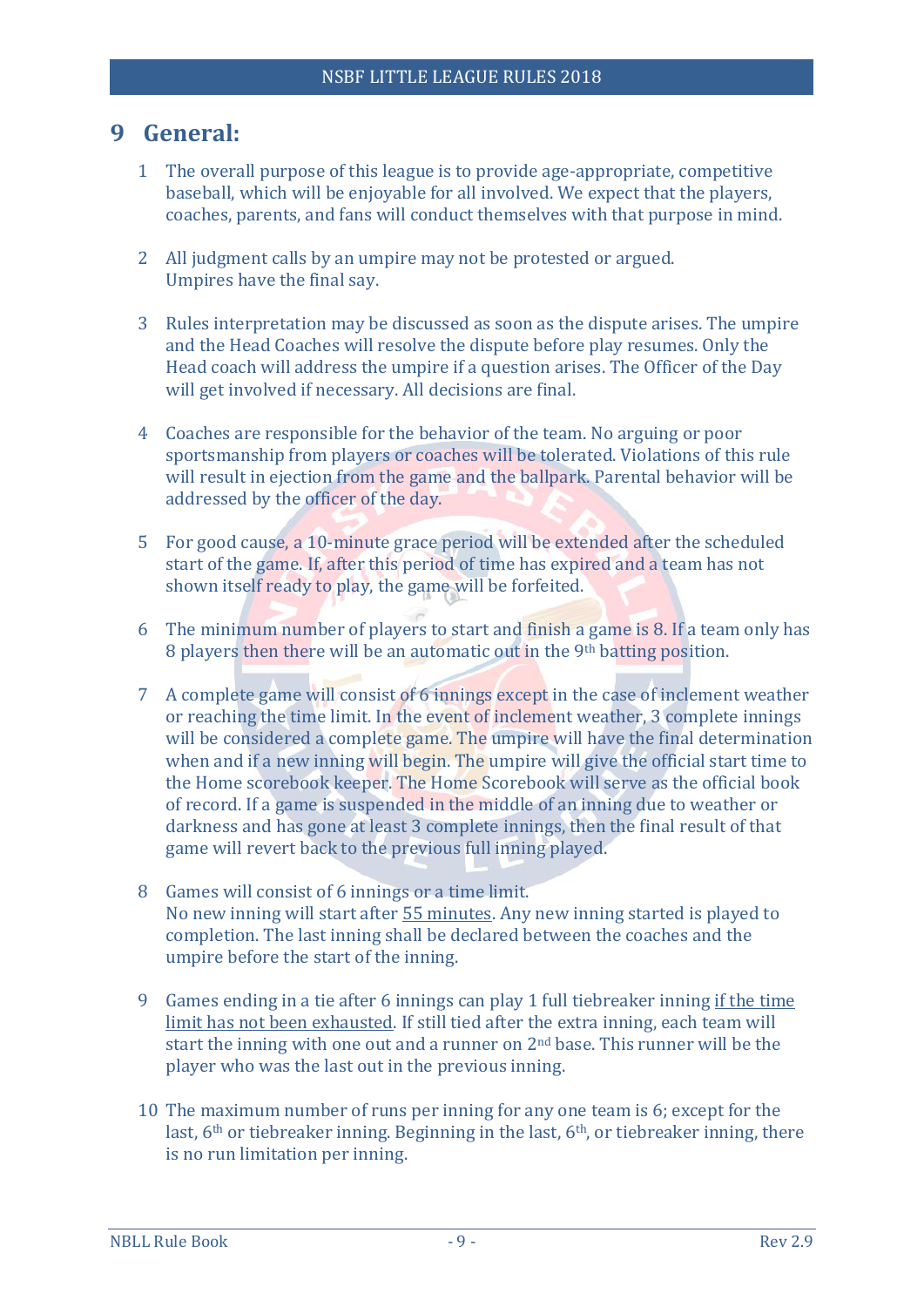- 11 The *Mercy rule* will apply: 15 runs after 3 innings, 10 runs after 4 innings and 8 runs after 5 innings.
- 12 No metal cleats may be worn.
- 13 Games will be played on 60 feet (18.28 m) base paths. Coaches are responsible to verify bases are at 60 feet (18.28 m) before the game starts.
- 14 Protective cups must be worn by all players.
- 15 Obstruction & Interference

| <b>Obstruction</b>                                                                                                                                                                                                                                                                                                                                                | <b>Interference</b>                                                                                                                                                                                   |
|-------------------------------------------------------------------------------------------------------------------------------------------------------------------------------------------------------------------------------------------------------------------------------------------------------------------------------------------------------------------|-------------------------------------------------------------------------------------------------------------------------------------------------------------------------------------------------------|
| When a fielder, without possession of<br>the ball, impedes the progress of a<br>runner                                                                                                                                                                                                                                                                            | (Most often) when a runner interferes<br>with a fielder attempting to make a play<br>Almost always done by the offense (team                                                                          |
| Always done by the defense (fielders)                                                                                                                                                                                                                                                                                                                             | at bat)                                                                                                                                                                                               |
| <b>Typical examples:</b>                                                                                                                                                                                                                                                                                                                                          | Typical examples:                                                                                                                                                                                     |
| - Fielder standing in front of a bag (or<br>in the base path) awaiting a thrown<br><b>ball</b><br>- Fielder standing in the base path not<br>paying attention<br>- Fielder standing in the base path of a<br>runner attempting to steal a base<br>after a pitch<br>- A run down (aka "pickle") where a<br>fielder is in the base path waiting on a<br>thrown ball | - Runner collides with a fielder making a<br>play on a batted ball<br>- Runner is hit by a batted ball<br>- Runner obscures the fielder's vision<br>while attempting to field a batted ground<br>ball |
| When it occurs, play stops (umpire<br>calls time) depending on the type of<br>obstruction (below)                                                                                                                                                                                                                                                                 | When it occurs, play always stops<br>(umpire calls time) at the time of the<br>interference                                                                                                           |
| <b>Generally, the runner is awarded</b><br>base(s)                                                                                                                                                                                                                                                                                                                | The runner is called out<br>All other runners typically return to the                                                                                                                                 |
| Other runners typically advance to<br>the base they were approaching at the<br>time of the obstruction                                                                                                                                                                                                                                                            | last base touched prior to the<br>interference                                                                                                                                                        |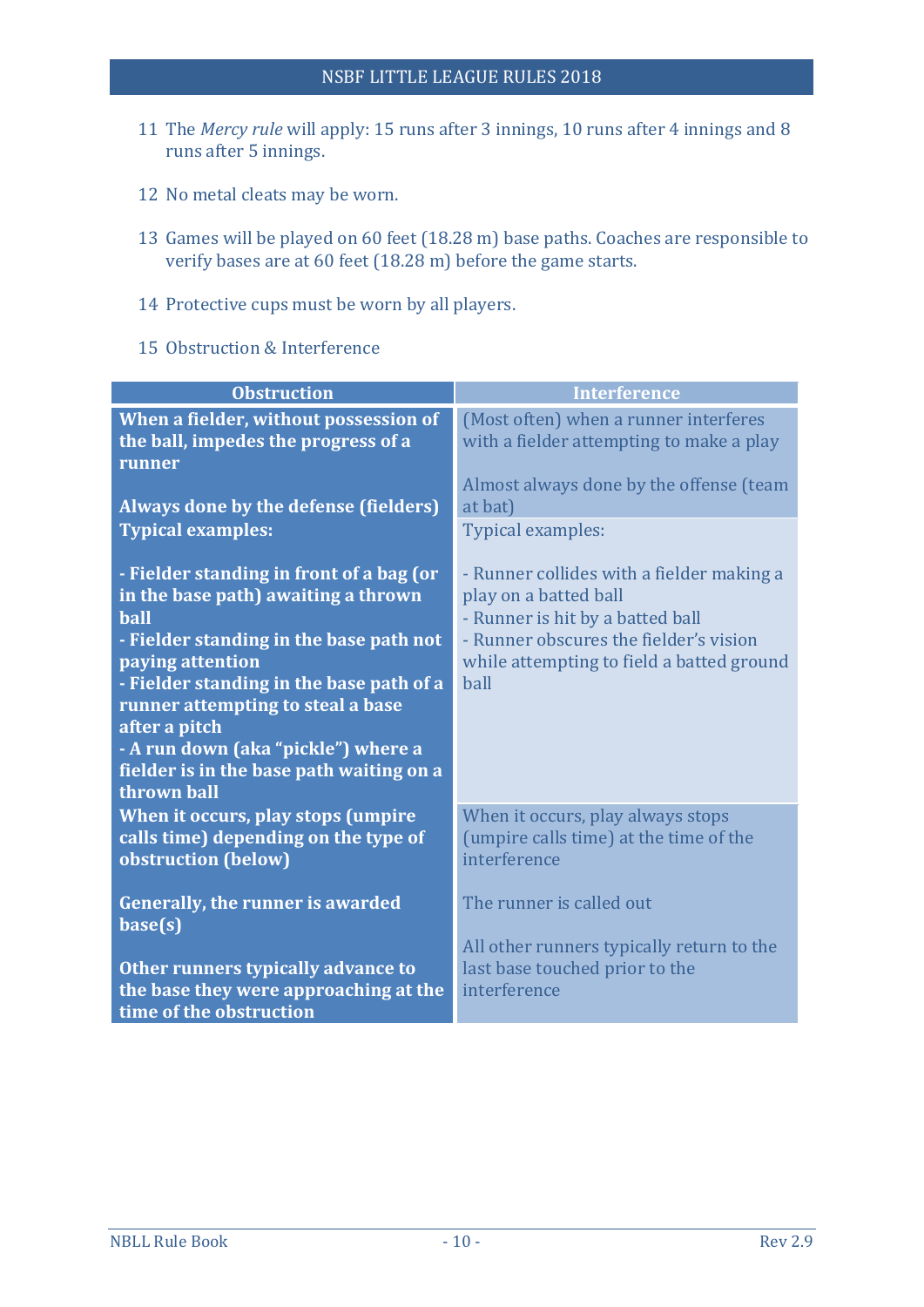#### NSBF LITTLE LEAGUE RULES 2018

The **HOME** team is assigned to the 3rd base dugout for all games.

The **HOME** team will provide a scorebook to score during the game(s).

The **HOME** team is responsible for lining the diamond before the game.

Each team's team administrator and coach must work together to fulfill the team's responsibilities to the league regarding concession stand volunteers.

If a batter throws the bat, the batter will be warned on the first offense. After that, the batter will be called out each time he throws the bat during the remainder of the game. This is a per player rule, not a team penalty.

Any unsportsmanlike behavior by a player, including but not limited to, throwing a bat, throwing a helmet, throwing a glove, throwing a fit, or anything else deemed inappropriate, may result in the immediate ejection of a player from the game.

It is important that the coaches teach the proper fundamentals, skills, positions, and attitudes on how the game should be played. These players are the future of Norwegian baseball.

Give them the opportunity to learn, to play and to have fun!

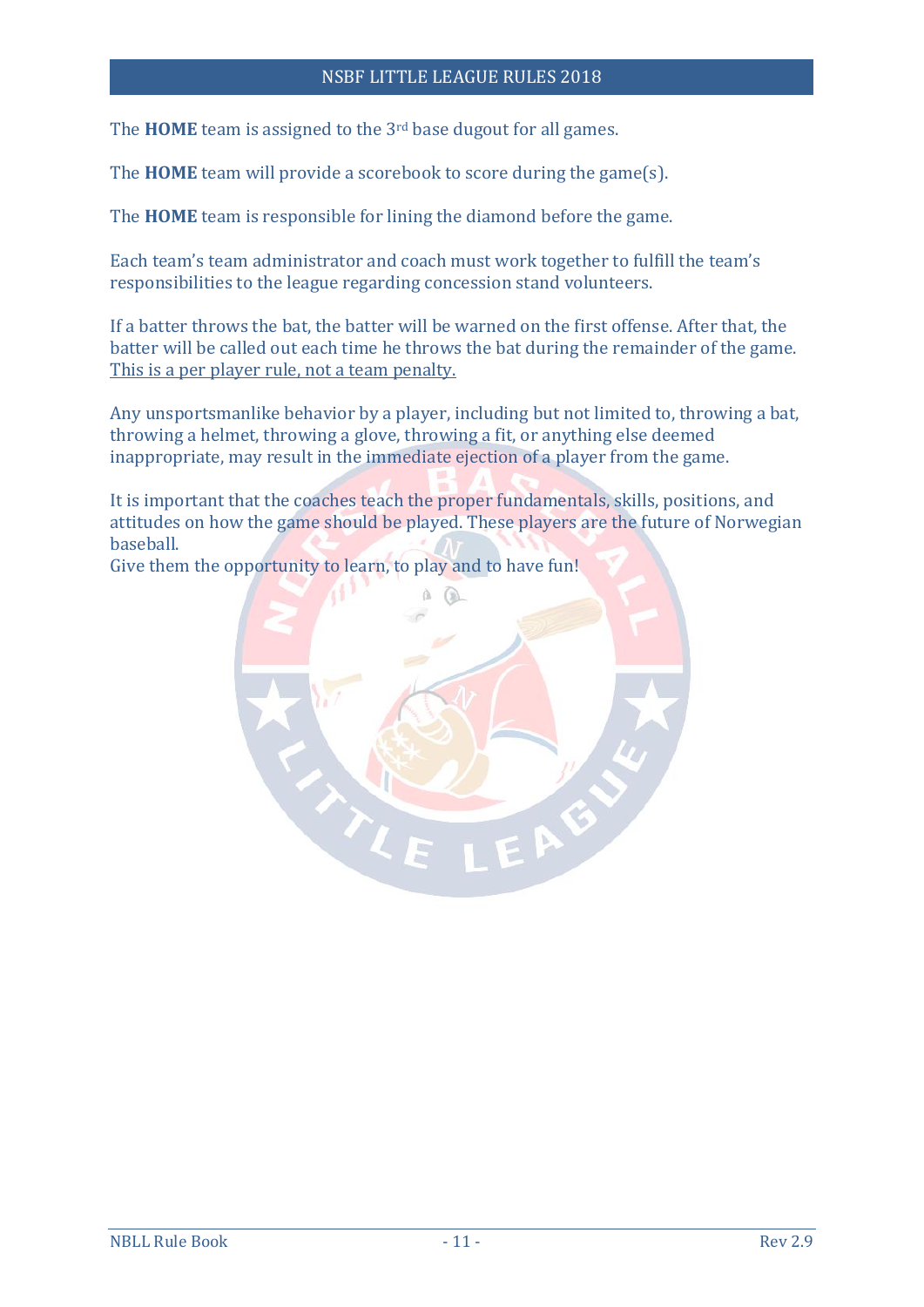## <span id="page-14-0"></span>**10 Definition of terms**

<span id="page-14-1"></span>10.1 Glossary

| <b>A Ball</b>            | <b>On Deck</b>                 |  |
|--------------------------|--------------------------------|--|
| <b>Balk</b>              | Out                            |  |
| <b>Base</b>              | <b>Passed Ball</b>             |  |
| <b>Base Coach</b>        | <b>Passed Ball Line</b>        |  |
| <b>Base On Balls</b>     | <b>Pinch Hitter</b>            |  |
| <b>Base Path</b>         | <b>Pinch Runner</b>            |  |
| <b>Battery</b>           | <b>Player</b>                  |  |
| <b>Bunt</b>              | <b>Playing Up</b>              |  |
| <b>Catch</b>             | <b>Pre-Game Meeting</b>        |  |
| <b>Check(Ed) Swing</b>   | <b>Put Out</b>                 |  |
| <b>Dead Ball Or Dead</b> | <b>Run</b>                     |  |
| <b>Fair Ball</b>         | <b>Rundown</b>                 |  |
| <b>Fair Territory</b>    | <b>Safe</b>                    |  |
| <b>Flying Start</b>      | <b>Safe Side</b>               |  |
| <b>Foul Ball</b>         | <b>Steal</b>                   |  |
| <b>Foul Territory</b>    | <b>Strike Zone</b>             |  |
| <b>Foul Tip</b>          | <b>Substitute</b>              |  |
| <b>Force Play</b>        | <b>Tag, Tag Play Or Tagged</b> |  |
| <b>Hit Batter</b>        | <b>Tag Up Or Tagging Up</b>    |  |
| <b>Inning</b>            | Time (Out)                     |  |
| <b>Infield Fly</b>       |                                |  |
| <b>Intentional Walk</b>  |                                |  |
| <b>Lead Runner</b>       |                                |  |
| <b>Live Ball</b>         |                                |  |
| <b>Member</b>            |                                |  |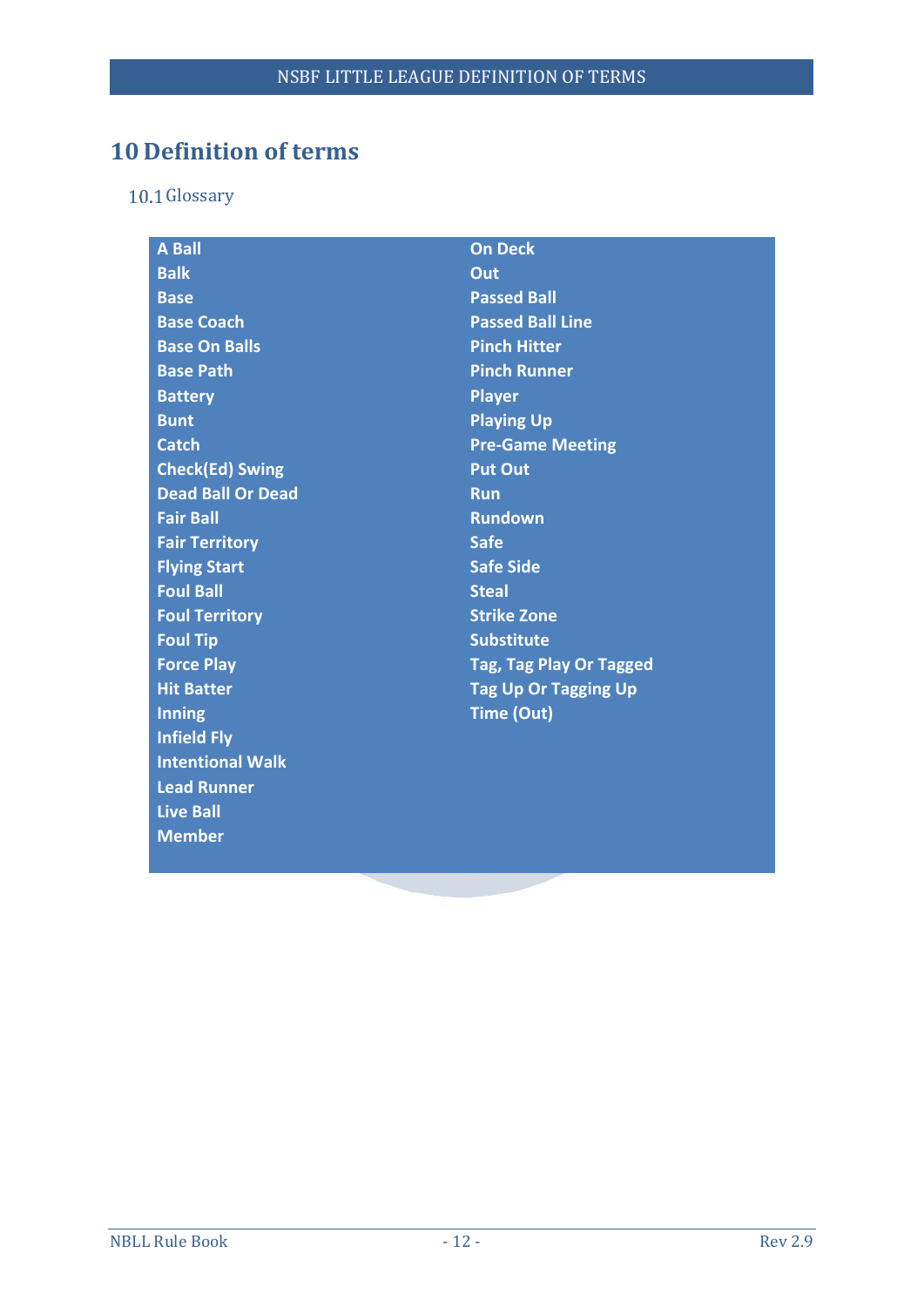#### <span id="page-15-0"></span>10.2 Definition of Terms

A BALL: is a pitch which does not enter the strike zone in flight and is not struck at by the batter. If the pitch touches the ground it is a ball. If it hits the ground and hits the batter, the batter is awarded first base

<span id="page-15-1"></span>BALK: is an illegal act by the pitcher with a runner or runners on base, entitling all runners to advance one base.

<span id="page-15-2"></span>BASE is one of four points, which shall be touched in sequence in order to score a run.

<span id="page-15-3"></span>BASE COACH: is permitted to be stationed near first or third base to direct the batter and the runners. The Coach shall remain in foul territory adjacent to the base & shall not touch the runner.

<span id="page-15-4"></span>BASE ON BALLS: is an award of first base granted to batters who, during their time at bat receive four pitches outside the strike zone.

<span id="page-15-5"></span>BASE PATH: is the natural path (about 1 meter/ 3 feet in width) between any two bases of a runner who is attempting to reach a base safely.

<span id="page-15-6"></span>BATTERY: a term that collectively refers to the pitcher and the catcher.  $A$ 

<span id="page-15-7"></span>BUNT: a batted ball not swung at, but intentionally met with the bat and tapped slowly within the infield

<span id="page-15-8"></span>CATCH: is the act of a defensive player (fielder) getting in their hands or glove, secure possession of a ball in flight and firmly holding it. It is not a catch if in falling down the ball is dropped. It is not a catch if in flight it touches an umpire, offensive player or a net. If possession is lost in the act of throwing after the catch is taken, then the catch shall stand. (This is called a play subsequent to the catch).

<span id="page-15-9"></span>CHECK(ED) SWING: is a motion by the batter, where he starts to swing his bat at the ball, but stops the swing in order to allow the ball to pass without hitting it. Deciding whether a ball or strike after a checked swing is a judgement call and not straight forward because there's no definitive rule for how far the swing has to travel. Traditionally, it is thought to be the halfway point of a swing. If the batter demonstrated the intent to swing and the barrel of the bat passed over the back of home plate, you likely have a strike.

<span id="page-15-10"></span>DEAD BALL or DEAD: is a ball out of play because of a legally created temporary suspension of play.

<span id="page-15-11"></span>FAIR BALL: is one that:

- a. Settles on or is first touched in fair territory between home plate and first base and home plate and third base.
- b. First touches fair territory anywhere on the field and travels into foul territory beyond first or third base.
- c. Touches first or third base.
- d. Bounds over first or third base.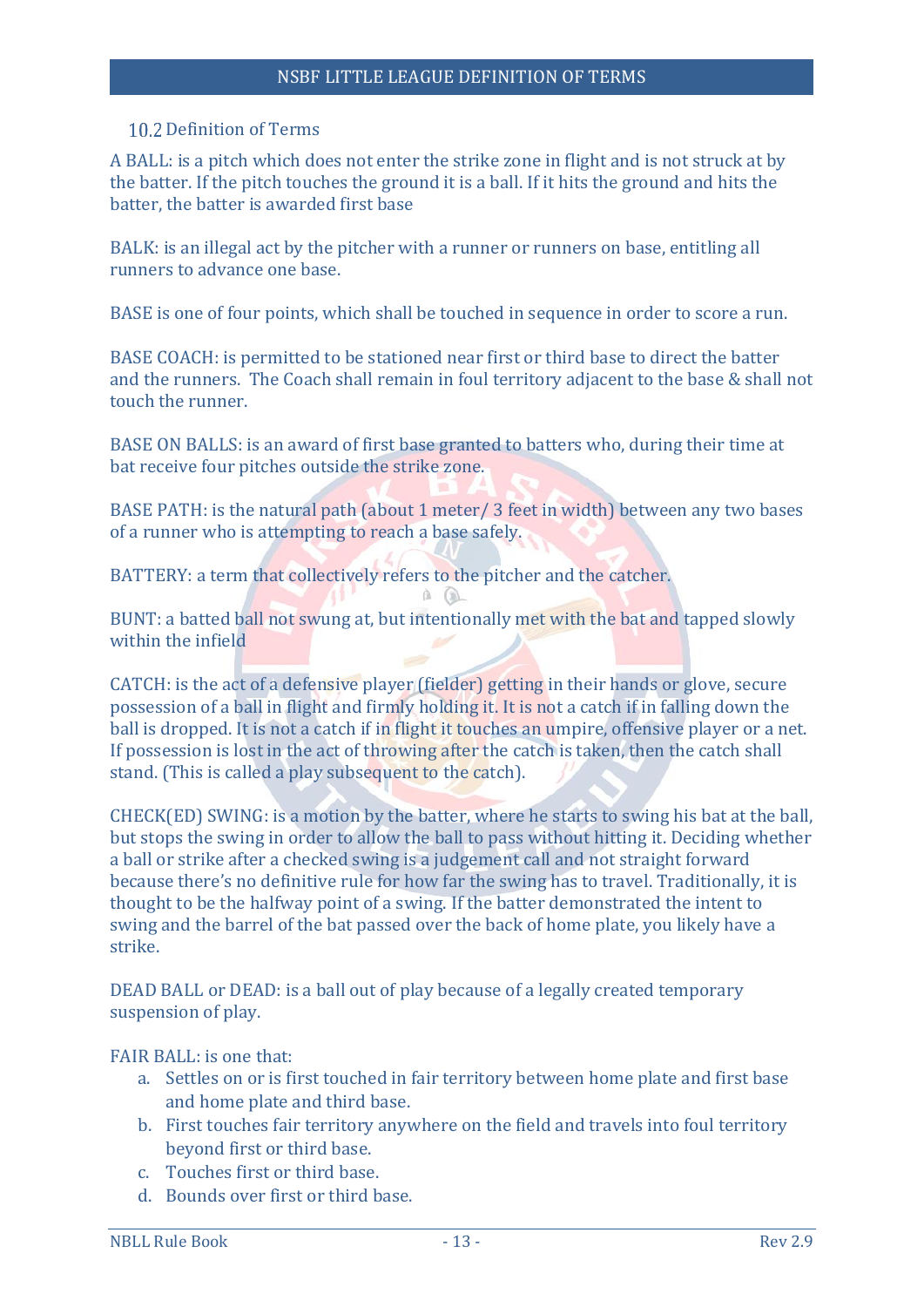<span id="page-16-0"></span>FAIR TERRITORY: is that part of the field within and including, the first base and third base lines, (The marked lines of a baseball field are in fair territory); including:

- Home plate
- First and third bases
- All foul lines

<span id="page-16-1"></span>FLYING START: refers to a runner, who in the process of having tagged up, or taking a position on a base throughout the course of a game, takes a position at back of their base to build speed or momentum, prior to leaving that base, in order to advance to the next base(s)

<span id="page-16-2"></span>FOUL BALL: is one that:

- a) Settles or is first touched in foul territory between home and first base and home and third base.
- b) First touches foul territory beyond first or third base. (In this instance it does not matter where the ball settles.)

<span id="page-16-3"></span>FOUL TERRITORY: is that part of the playing field outside the first and third baselines to the passed ball line (six meters recommended).

<span id="page-16-4"></span>FOUL TIP: is a batted ball that goes sharp and direct from the bat to the catcher's hands and is legally caught.  $A$   $A$ 

- A foul tip must be caught else it is a foul ball (and dead).
- A foul tip is a strike and the ball is live.
- A foul tip can be counted as the third strike

<span id="page-16-5"></span>FORCE PLAY: is a play in which a runner legally loses their right to occupy a base by reason of the batter becoming a runner. Note: The out of a following runner removes the force.

<span id="page-16-6"></span>HIT BATTER: when a batter is Hit By a Pitch. There are different rules that determine enforcement, but in all circumstances, the ball is immediately called dead by an umpire.

<span id="page-16-7"></span>INNING: is that portion of a game within which the teams alternate on offence and defence and in which there are three outs for each team.

<span id="page-16-8"></span>INFIELD FLY: is a fair fly ball which can be caught by an infielder with ordinary effort, when first and second or first, second and third bases are occupied, before two are out.

- Does NOT include a line drive nor an attempted bunt
- The pitcher, catcher and any outfielder stationed in the infield on the play shall be considered infielders for the purpose of this rule.
- When it seems apparent that the batted ball will be an Infield Fly, the umpire shall immediately declare "infield fly" for the benefits of the runners.
- If the ball is near the baseline, the umpire shall declare "Infield Fly if Fair".
- The ball is live and the runners may advance at the risk of that ball being caught or retouch and advance after the ball is touched, the same as on any fly ball. If the hit becomes a foul ball, it is treated the same as any foul ball.

<span id="page-16-9"></span>INTENTIONAL WALK: where the catcher stands up and signals to the pitcher to throw the pitch wide of the batter.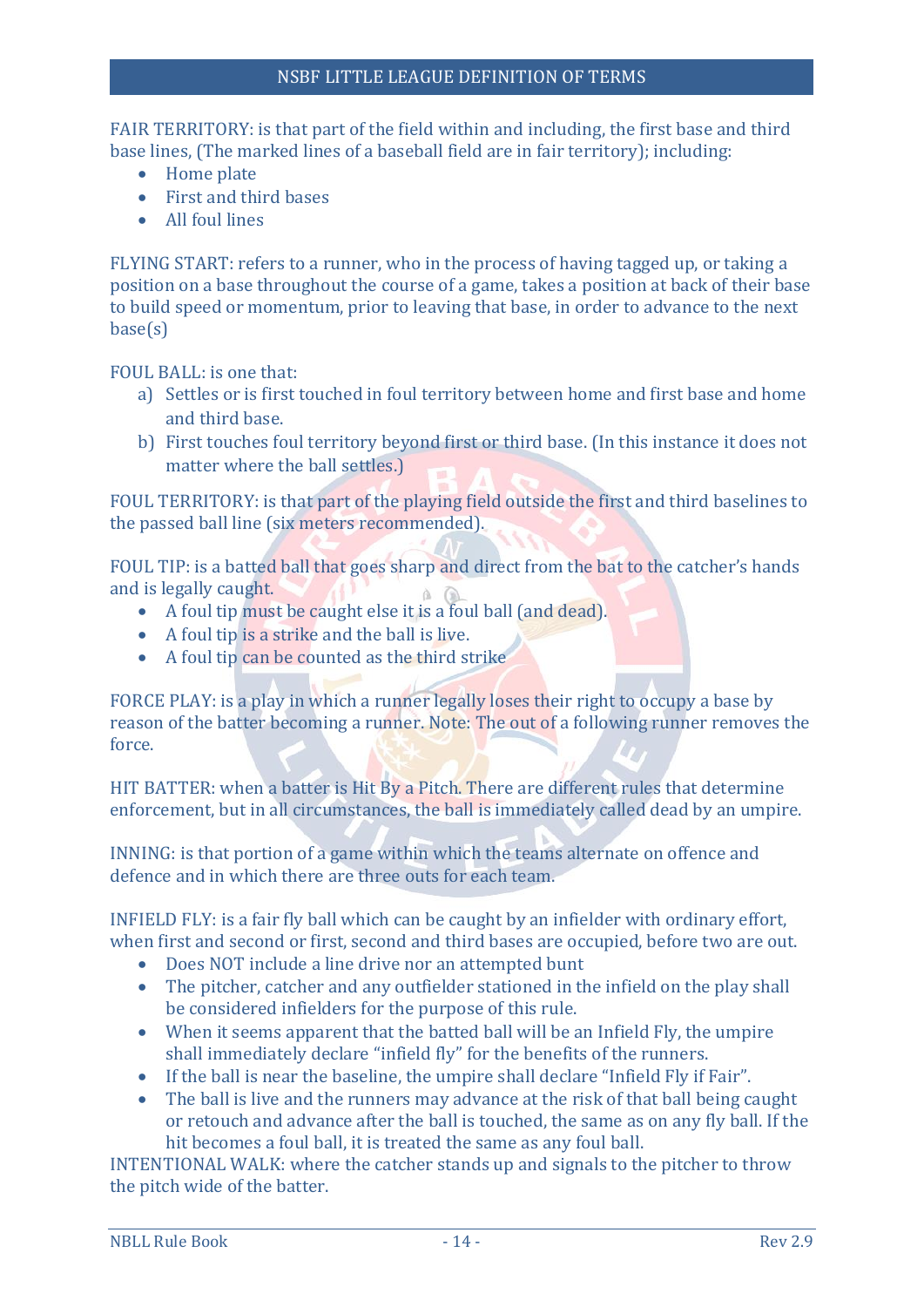#### NSBF LITTLE LEAGUE DEFINITION OF TERMS

<span id="page-17-14"></span><span id="page-17-13"></span>LEAD RUNNER: refers to the runner who has advanced the furthest along the base path among multiple runners on any particular play. LIVE BALL: is a ball that is in play.

<span id="page-17-15"></span>MEMBER: means Player, Coach, Assistant Coach.

<span id="page-17-0"></span>ON DECK: typically refers to a batter, who is not in the dugout nor in the field of play, typically stands in foul territory and is next up to take the BATTER'S BOX

<span id="page-17-1"></span>OUT: is one of the three required retirements of an offensive team during its time at bat.

PASSED BALL: is one that is thrown by a fielder and settled outside foul territory, or a pitched ball that gets past the catcher and is determined by the Scorer could have been reasonably fielded by the catcher.

<span id="page-17-2"></span>PASSED BALL LINE: is one outside the foul lines that defines the playable area. Only used in the absence of boundary fences.

<span id="page-17-3"></span>PINCH HITTER: A substitute baseball hitter.

<span id="page-17-4"></span>PINCH RUNNER: A substitute base runner.

<span id="page-17-5"></span>PLAYER: means those Individual Members who participate in competitions conducted by NSBF and/or competitions in which NSBF participates.

<span id="page-17-6"></span>PLAYING UP: also refers to a "PLAY UP" or "PLAYS UP", is where a team uses a player who plays with the same club who normally plays in a lower age group or division but for a maximum of four (4) games, without penalty. They may play up an age group and in a higher, equivalent or next lower division.

<span id="page-17-7"></span>PRE-GAME MEETING: a short meeting among all the umpires and the manager of each team, led by the plate umpire, just prior to the game's official start (first pitch). The objective is to ensure everyone is on the same page regarding various topics that might include any unique local rules, player safety, special circumstances, etc.

<span id="page-17-8"></span>PUT OUT: is the action of a fielder touching a base with their body while holding the ball securely in their hand or glove in the course of a forced play.

<span id="page-17-9"></span>RUN: is scored by an offensive player who advances from the batter to runner and then touches first, second, third and home plate in that order.

<span id="page-17-11"></span><span id="page-17-10"></span>RUNDOWN: is the act of the defense in an attempt to put out a runner between bases. A "pickle" is a common slang term for a rundown as in "the runner was in a pickle". SAFE: is a declaration by the umpire that a runner is entitled to the base for which the runner was trying.

<span id="page-17-12"></span>SAFE SIDE: Behind the batter, such that the batter is looking and swinging away from the "ON DECK" batter. With a right-handed batter at the plate, the On-Deck batter shall stand in the On-Deck circle down the third base line. With a left-handed batter in the box, the On-Deck batter shall stand in the on-deck circle down the first base line.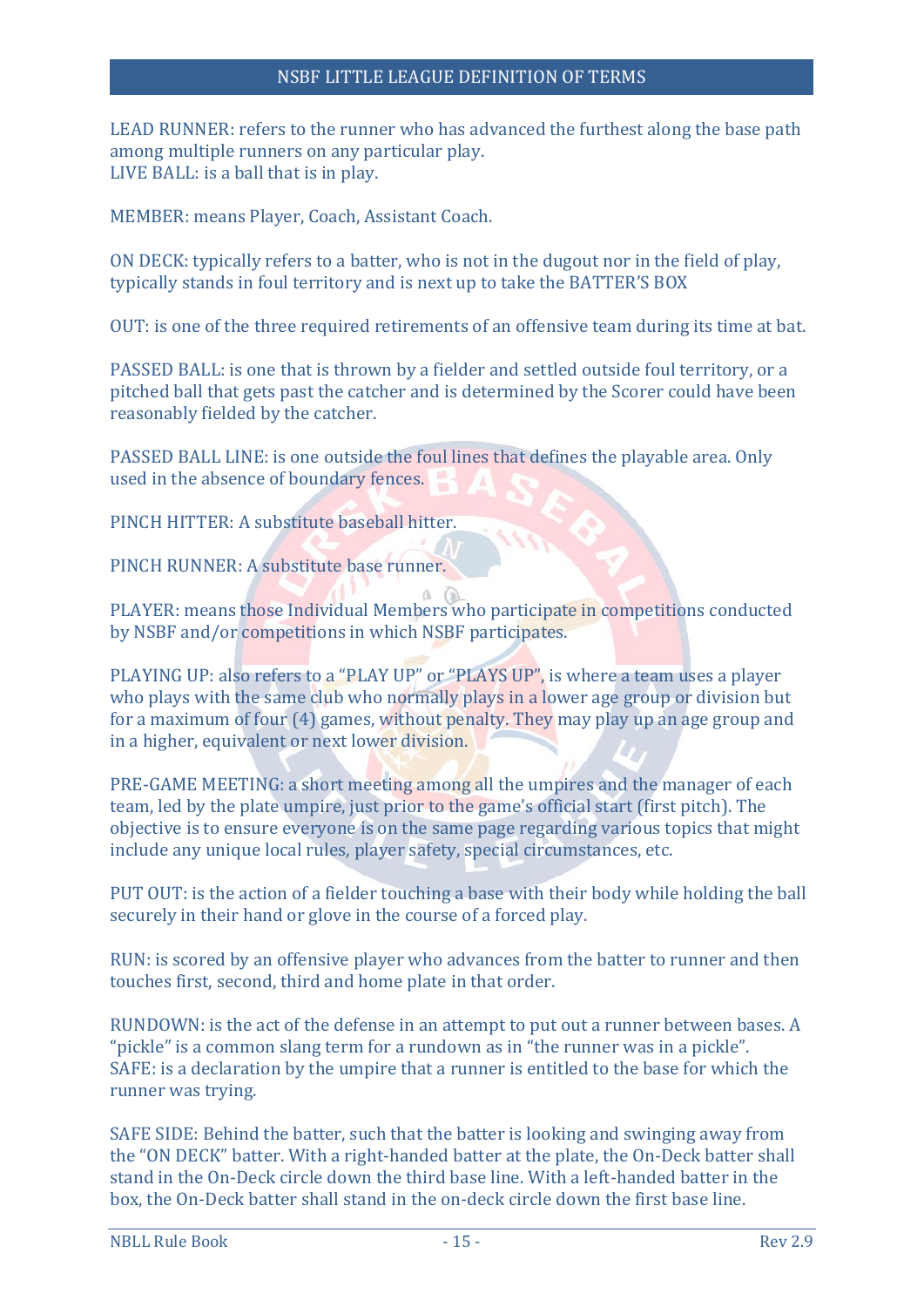#### NSBF LITTLE LEAGUE DEFINITION OF TERMS

<span id="page-18-0"></span>STEAL: a stolen base (or "steal") occurs when a base runner successfully advances to the next base while the pitcher is delivering the ball to home plate or the ball passes the Catcher. In baseball statistics, stolen bases are denoted by SB. If the catcher thwarts the stolen base by throwing the runner out, the event is recorded as caught stealing (CS).

<span id="page-18-1"></span>STRIKE ZONE: is the space over home plate which is between the batters armpits and the top of the knees when the batter assumes a natural stance. The umpire shall determine the strike zone according to the batter's usual stance when the batter swings at a pitch.

SUBSTITUTE: where a team supplements its team roster with a player from opposing team in that game. Teams may lend to a team running short a player(s).

<span id="page-18-2"></span>TAG, TAG PLAY or TAGGED: is the action of a fielder in touching any part of a runner or the runner's clothing with the ball or with their hand or glove in which the ball is securely held, while the runner is not touching a legally occupied base

<span id="page-18-3"></span>TAG UP or TAGGING UP: is the act of a runner maintaining or returning to his last legally occupied base as legally required. In any situation where a ball is caught on the full, a runner shall be in contact with his last legally occupied base at the time of the catch or at the time the ball first touches the fielder's glove. If the runner is off the base at the time of the catch the runner shall return to his last legally occupied base to avoid being put out. A runner returning to tag up at a base shall beat the ball to the base to be safe. A runner is not permitted to take a FLYING START..

TIME (OUT): is the announcement by an umpire of a legal interruption of play, during which the ball is dead